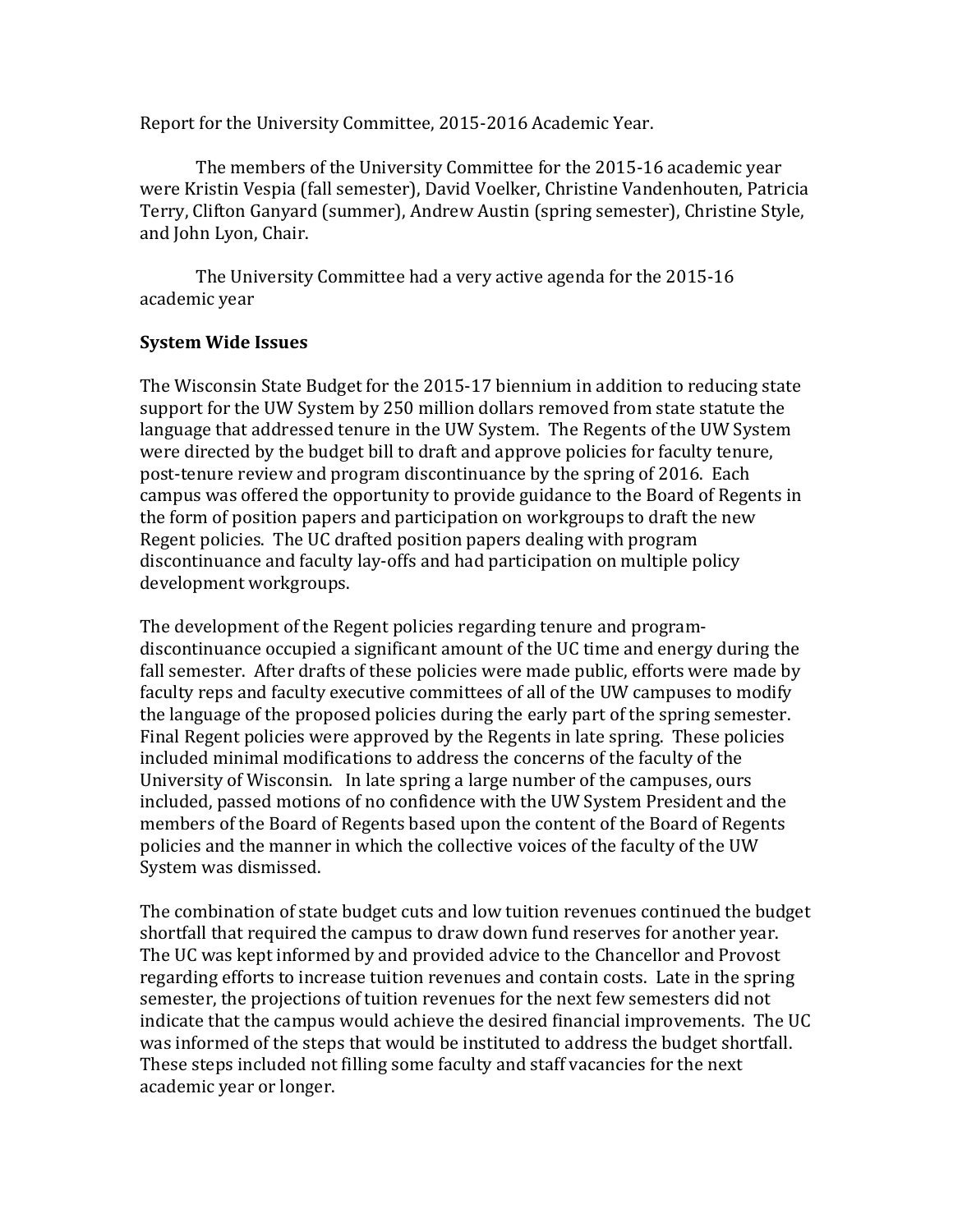Changes in state law and Regent policies required that some aspects of our faculty by-laws be amended. The UC with the assistance of the SOFAS began this task in the spring semester. The regents requested that each campus submit their proposed policy for Post-Tenure Review to the Regents in the Fall 2016 semester for Regent approval. No request for a campus-based Program Discontinuance Policy was requested from the campuses. The UC drafted a Post-Tenure Review policy that addressed each of the points of the Regent policy and kept the operation of the policy within the current faculty governance structure. The UC drew upon the expertise of Dean Furlong and Dean Mattison in the development of the draft of this policy and their assistance was very helpful and appreciated by all members of the UC. The plan is to have the Faculty Senate review, modify and approve a Post-Tenure Review policy early in the fall 2016 semester.

The UC chair advised against working on a UWGB faculty governance policy regarding program discontinuance and faculty lay-off. The reasons given were we were not required to do so by state statue or by Regent request, we already had a strong program review policy on campus that would address when a program should be considered for discontinuation, and the recently approved Regent policy was very explicit as to how a program could be discontinued and how faculty layoffs as a result of a discontinued program would be handled.

In addition to cutting state support for the UW System, the last budget reduced the role of faculty participation in shared governance to that of advisory. The grim result of this change in state law is that the faculty no longer has an equal voice to that of the administration in all maters that pertain to academic and faculty policies. The extent to which the role of faculty in determining academic and faculty policies has been reduced was demonstrated at the UW Regent meeting that was hosted by UWGB in the spring of 2016 when the Regents approved a UW Madison campus policy regarding program discontinuance and faculty lay-offs that was rewritten and substantially changed by the Regent legal counsel. The Regents essentially wrote the policy for the UW Madison campus and approved it without the consent of the UW Madison Faculty Senate. Of all of the changes that were made to UW System policies in the last budget bill, this change in the role of the faculty in making academic and faculty policies is the most destructive to the structure of shared governance in the University of Wisconsin System.

## **Campus Issues**

The UC and faculty senate addressed some major campus based issues during the 2015-16 academic year. Among these issues were the restructuring of the academic areas into four colleges, faculty workload as it related to an increase in faculty teaching loads, an annual review policy, a merit pay policy and qualifications for faculty and teaching academic staff.

The UC supported and the Faculty Senate endorsed the restructuring of the academic administration from one composed of two colleges into one composed of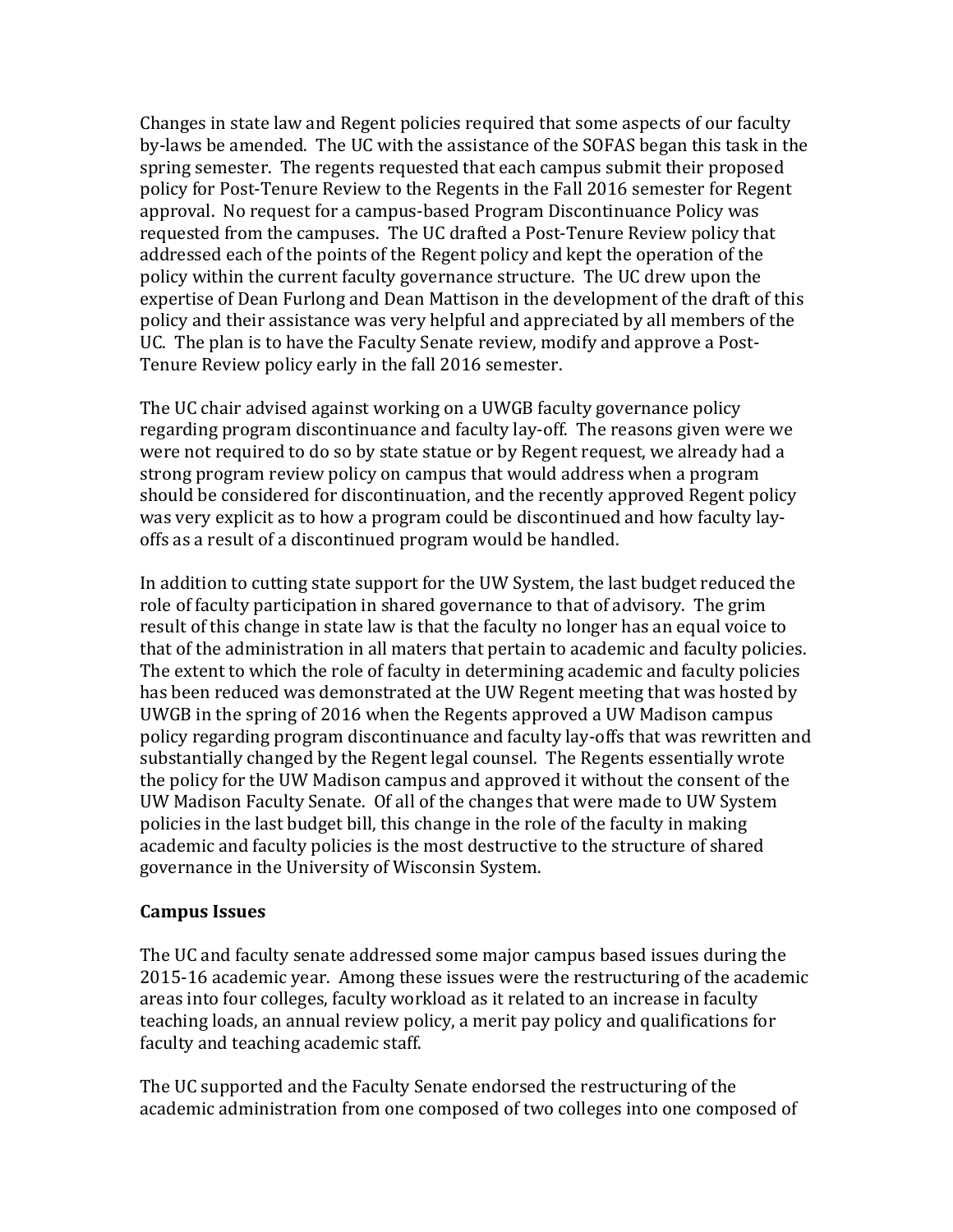four colleges. Concerns expressed about the restructuring addressed the costs involved in the administration of four colleges instead of two, the potential loss of collaborative teaching and scholarship activities between faculty members in different colleges, and the representation on elective and appointed governance committees. The advantages of the restructuring included increased representation of the academic programs inside and outside of the university, increased accountability of the deans and program chairs for student recruitment and retention and for program development and advancement.

In the fall of 2015, UWGB was the only institution of the eleven comprehensive campuses with a stated 21-hour teaching load. That semester, UW System President Ray Crosse requested that we transition to a 24-hour teaching load. The UC accepted this request fully believing that once our actual teaching efforts were appropriately credited to our teaching load that the majority of the faculty would be over the 24-hour expectation. The UC set about the task of identifying the important aspects of our teaching contributions that are not credited or give sufficient credit to our teaching loads. These teaching efforts identified included the supervision of graduate student thesis work, supervision of undergraduate research projects, supervision of student independent studies and internships, teaching of graduate level courses, teaching on-line courses, teaching of very large classes, and new course development. In addition to the range of teaching activities that were identified as being uncompensated or under compensated the UC learned that the individual budgetary units and the Deans demanded flexibility in the assignment of teaching loads such that the load of individual faculty members could be adjusted as necessary to meet the needs of the program and to recognize the full contributions of the individual to the needs of the university. In recognition of this need for flexibility and with the intention of protecting faculty from excessive teaching assignments, the UC developed and the Senate passed a "Teaching and Workload Policy" on April 27, 2016.

The Chancellor informed the faculty that he expects annual reviews to be performed on all university personnel. Currently, probationary faculty and some teaching academic staff are required to have annual reviews by faculty code. The chancellor's edict would only impact tenured faculty and senior lecturers. The UC did not see any need to produce a change in the faculty code to address this issue and seeing that much more important business was at hand informed the Provost that he and the Deans and Unit Chairs could work out the details of this issue.

As part of System President Ray Cross's desire to reduce the balance in some UW System accounts, each campus was given a base budget adjustment to address faculty salary issues. The criteria to be used in the determination of who should receive salary adjustments were left to the individual campuses. The UC was kept informed as to the progress that was being made to determination of who would receive what from this pool of monies. The final group of recipients and the criteria and justification used to select these individuals was not shared with the UC.